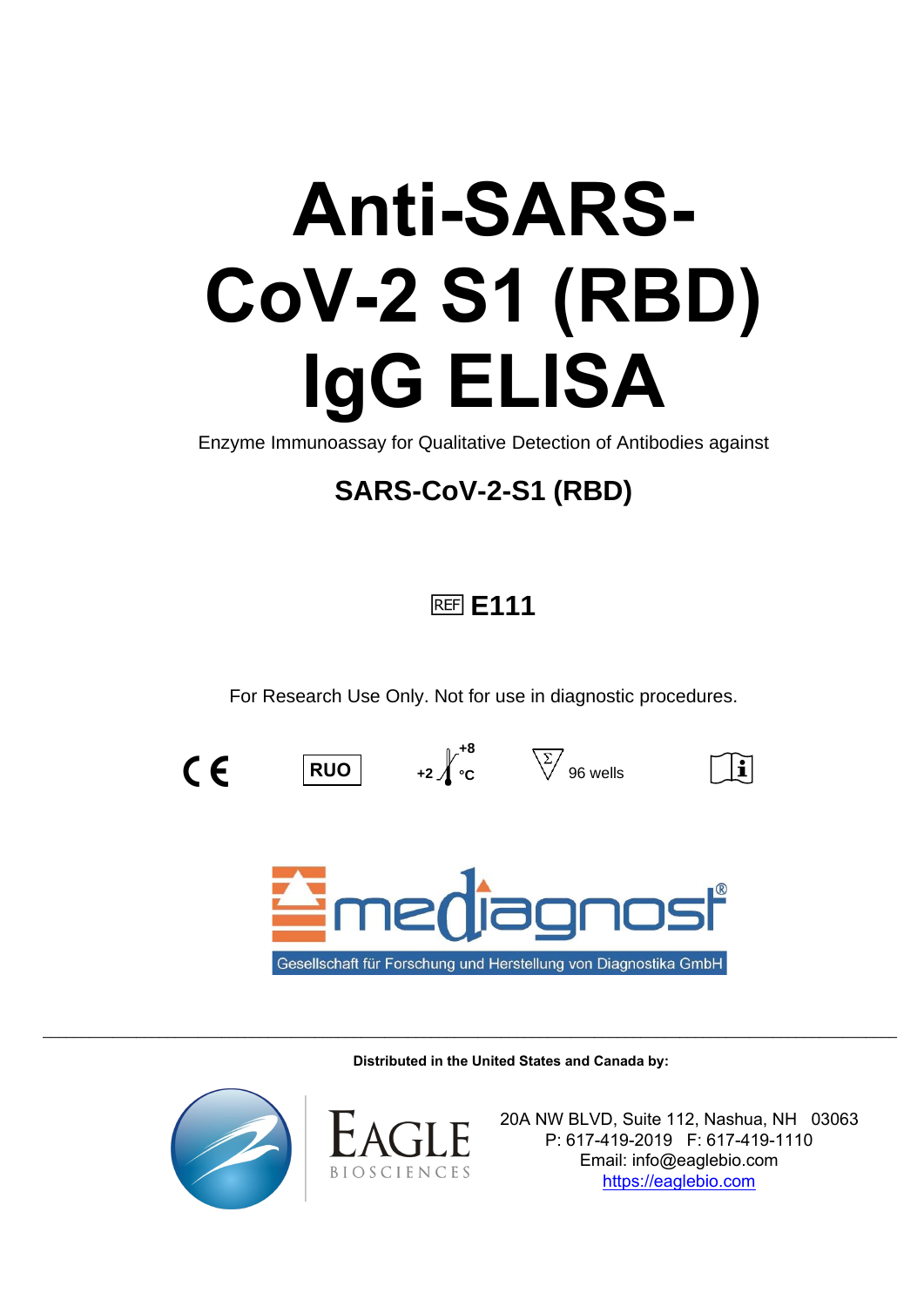- **This test has not been reviewed by the FDA.**
- Negative results do not preclude acute SARS-CoV-2 infection. If acute infection is suspected, direct testing for SARS-CoV-2 is necessary.
- Results from antibody testing should not be used to diagnose or exclude acute SARS-CoV-2 infection.
- Positive results may be due to past or present infection with non-SARS-CoV-2 coronavirus strains, such as coronavirus HKU1, NL63, OC43, or 229E, or other courses.

#### **1. INTENDED USE**

Mediagnost anti-SARS-CoV-2 ELISA is a highly specific enzyme immunoassay for the detection of IgG antibodies directed against SARS-CoV-2-S1 Receptor Binding Domain (RBD) in human blood. The anti-SARS-CoV-2 ELISA is For Research Use Only. Not for use in diagnostic procedures. The product is intended for use by professional persons only.

#### **2. INTRODUCTION**

In December 2019 a novel coronavirus SARS-CoV-2 was identified in Wuhan, China and was announced as the causative agent for COVID-19 disease. The incubation period of the disease is 2-14 days. Symptoms of COVID-19 include fever, fatigue and cough, shortness of breath, muscle pain and tiredness. Most of the infected persons have a good prognosis, some of severe cases may have pneumonia, severe acute respiratory distress or even succumb to the disease.

The entry process of SARS-CoV-2 to the host cell is mediated by the envelope-embedded surfacelocated spike glycoprotein S. The protein is cleaved by host proteases into the S1 and S2 subunits, which are responsible for receptor recognition and membrane fusion, respectively<sup>1</sup>.

As target antigen of the assay the recombinant Receptor Binding Domain (RBD) of SARS-CoV-2 S1 spike protein, which binds the ACE2 receptor, is used. The use of RBD increases the specificity of the assay since the domain is identical with SARS-CoV but not with MERS-CoV for example. Antibodies directed against the RBD neutralize both virus strains SARS-CoV and SARS-CoV-2<sup>2</sup>.



Fig.1: Structural features of Coronavirus<sup>3</sup>

Up to now there are seven coronaviruses described which can infect humans. Two of them are alpha coronaviruses (229E, NL63) and five are beta coronaviruses (OC43, HKU1, MERS-CoV, SARS-CoV, SARS-CoV-2)<sup>4</sup>.

<sup>1</sup>Wang et al., Structural and Functional Basis of SARS-CoV-2 Entry by Using Human ACE2, Cell (2020), <https://doi.org/10.1016/j.cell.2020.03.045> <sup>2</sup>Tai et al[. https://doi.org/10.1038/s41423-020-0400-4](https://doi.org/10.1038/s41423-020-0400-4)

3Jean-Yves Sgro (2020)[: https://static-bcrf.biochem.wisc.edu/tutorials/booklets/SARS-COV-2\\_COVID-19\\_A\\_Coloring\\_Book-v1.0.pdf](https://static-bcrf.biochem.wisc.edu/tutorials/booklets/SARS-COV-2_COVID-19_A_Coloring_Book-v1.0.pdf) <sup>4</sup>CDC: [National Center for Immunization and Respiratory Diseases \(NCIRD\),](https://www.cdc.gov/ncird/index.html) [Division of Viral Diseases](https://www.cdc.gov/ncird/dvd.html)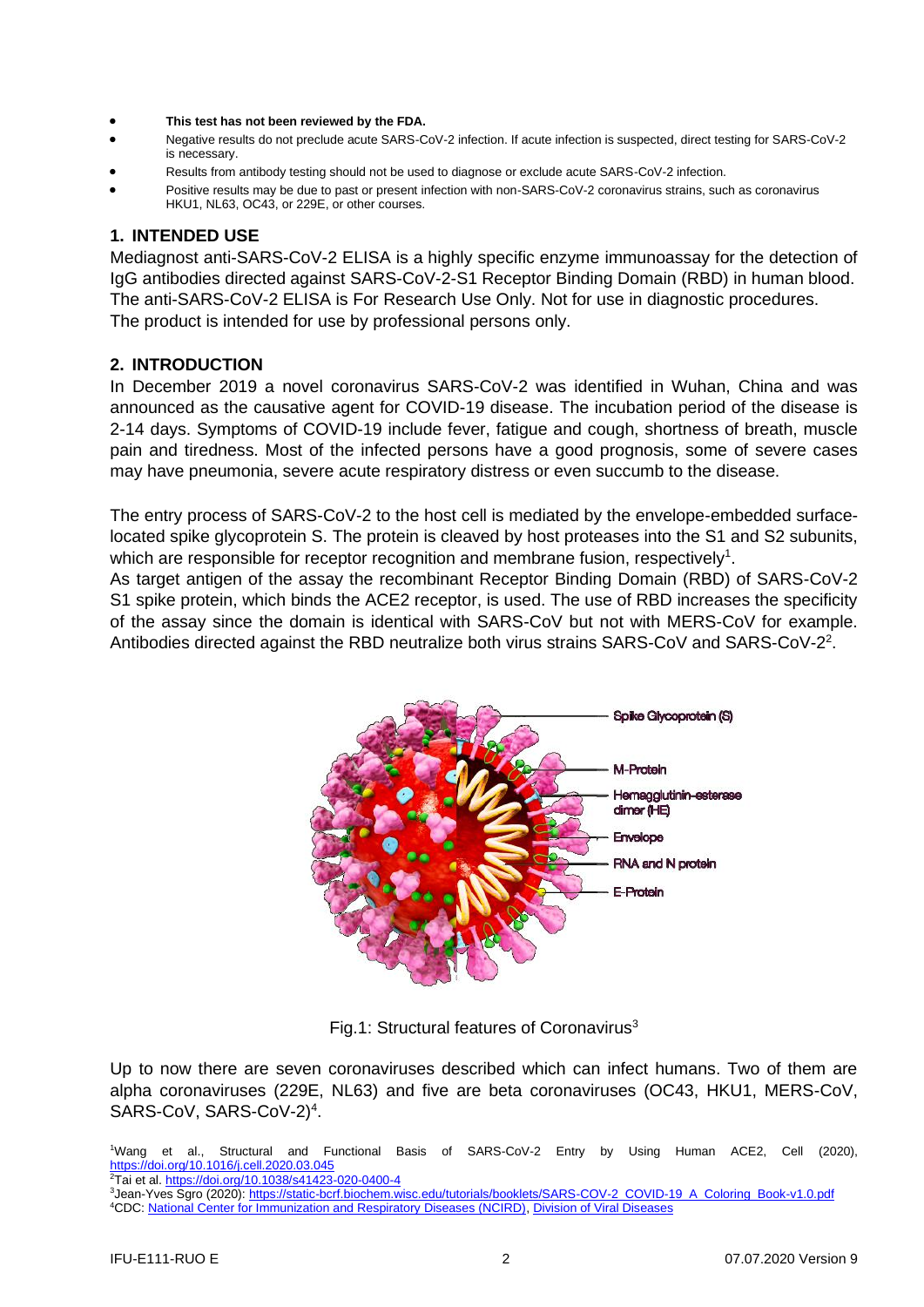#### **3. ASSAY PRINCIPLE**

Mediagnost anti-SARS-CoV-2 ELISA E111 is a two-step enzyme-linked immunosorbent assay. Wells of a 96-well microtiter plate are coated with recombinant SARS-CoV-2-S1 Receptor Binding Domain (RBD). After addition of human serum or plasma samples anti-S1 IgG antibodies from the sample bind to the immobilized antigen during a two hours incubation followed by several washing steps in order to remove unbound components. The bound anti-SARS-CoV-2 IgG antibodies are detected by incubation with HRP conjugated anti-human IgG for 30 minutes. Subsequently, an HRP substrate solution containing 3,3',5,5'-Tetramethylbenzidine (TMB) is added resulting in the formation of a blue colour. The reaction is terminated by the addition of 0.2 M H2SO4 changing the blue colour into yellow signals which are measured by an absorbance microtiter plate reader at 450 nm. The extinction increases with the amount of the captured antibodies directed against SARS-CoV-2-S1 (RBD) from the infected person´s sera.



#### **4. KIT COMPONENTS**

| <b>MTP</b> | Microtiter Plate, coated with SARS-CoV-2 S1(RBD) protein, wells<br>are separately breakable, ready for use | 8 x 12<br>wells |
|------------|------------------------------------------------------------------------------------------------------------|-----------------|
| <b>DET</b> | Antibody-HRP-Conjugate, goat anti-human IgG-antibody,<br>ready for use                                     | 14 mL           |
| <b>PC</b>  | Positive Control: anti-SARS-CoV-2 positive control serum,<br>human serum, ready for use                    | 1 mL            |
| <b>NC</b>  | Negative Control: anti-SARS-CoV-2 negative control serum,<br>human serum, ready for use                    | 1 mL            |
| <b>DIL</b> | Dilution Buffer, ready for use                                                                             | 100 mL          |
| <b>WP</b>  | Washing Buffer, 20-fold concentrated solution                                                              | 50 mL           |
| S          | Substrate Solution (TMB), HRP substrate, ready for use                                                     | 14 mL           |
| <b>SL</b>  | Stopping Solution, 0.2 M H <sub>2</sub> SO <sub>4</sub> ready for use                                      | 14 mL           |
|            | Sealing Tape for covering microtiter plate                                                                 | $\mathcal{P}$   |
|            | Instructions for use                                                                                       |                 |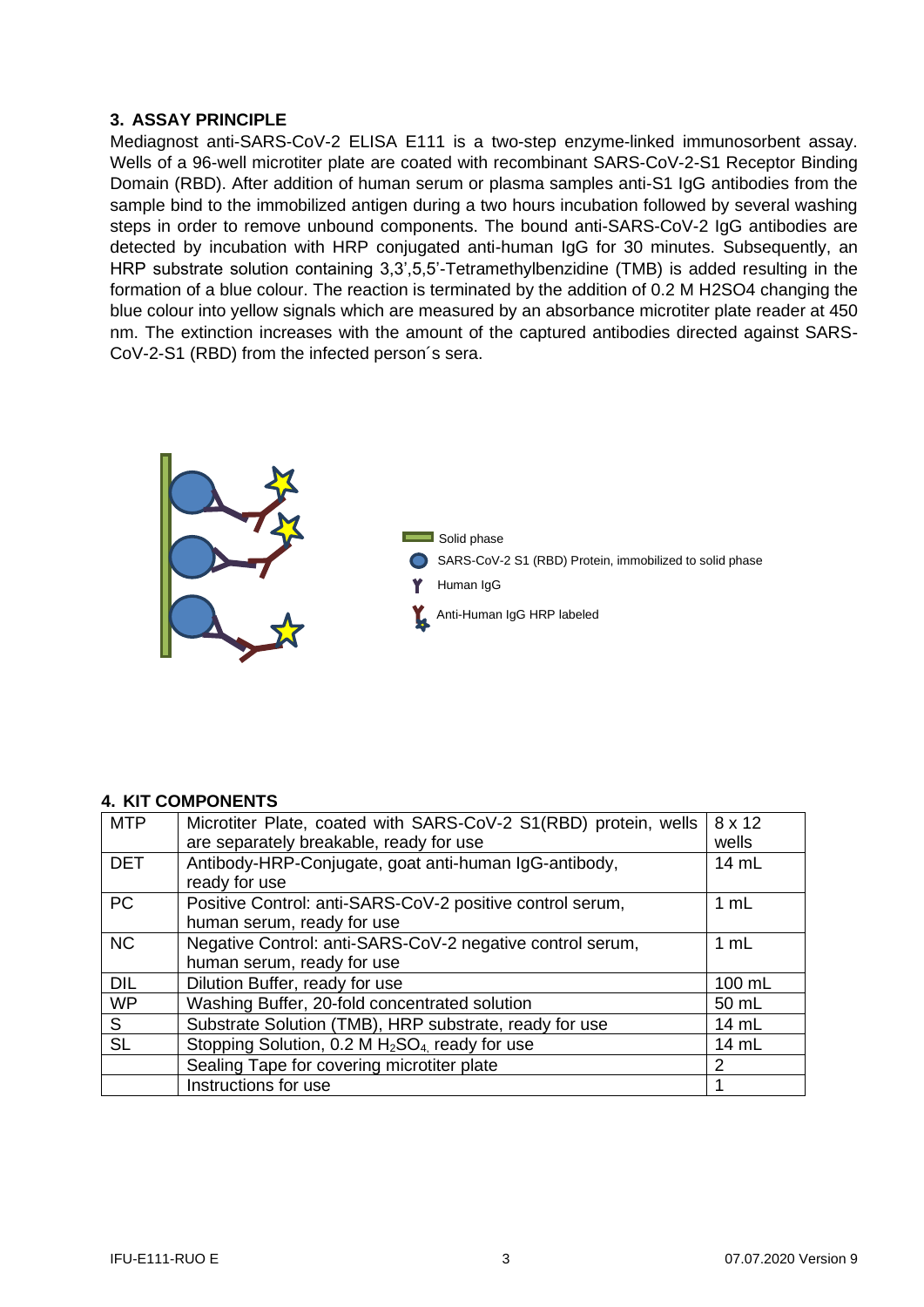# **5. MATERIALS REQUIRED BUT NOT PROVIDED**

Aqua dest. or deionized water for dilution of Washing Buffer WP Precision pipettes with disposable plastic tips Microtubes, buffer and reagent reservoirs Incubator 37°C Vortex-Mixer Microtiter plate washer, alternatively manual washing Microtiter plate reader capable of reading absorbency of 450 nm (reference filter ≥ 590 nm)

#### **6. SAMPLES**

Serum and EDTA-, Heparin-Plasma Multiple freeze-thaw cycles should be avoided. The use of hemolytic, lipemic or icteric samples should be validated by the user.

#### **7. STORAGE and STABILITY**

Upon receipt store the kit at 2-8°C.

The shelf life of the components **after initial opening** is warranted for **4 weeks**, store the unused strips and microtiter wells **airtight** together with the desiccant at 2-8°C in the clip-lock bag, use in the frame provided. The 1:20 diluted Washing Buffer **WP** is stable at 2-8°C for 4 weeks.

# **8. PREPARATION of REAGENTS**

Before use bring all reagents to room temperature 20-25°C.

#### **8.1. Washing Buffer WP**

Dilute WP 1:20 in Aqua dest., i.e. 50 mL WP + 950 mL Aqua dest..

#### **8.2. Samples**

Dilute samples 1:201 in Dilution Buffer DIL, e.g. 5 µL Sample + 1 mL DIL.

8 diluted samples were stored 3 h and 15 h at +4°C, at room temperature (20-25°C) or frozen at -20°C: No influence on absorbance values was shown in comparison to the values measured directly after the dilution.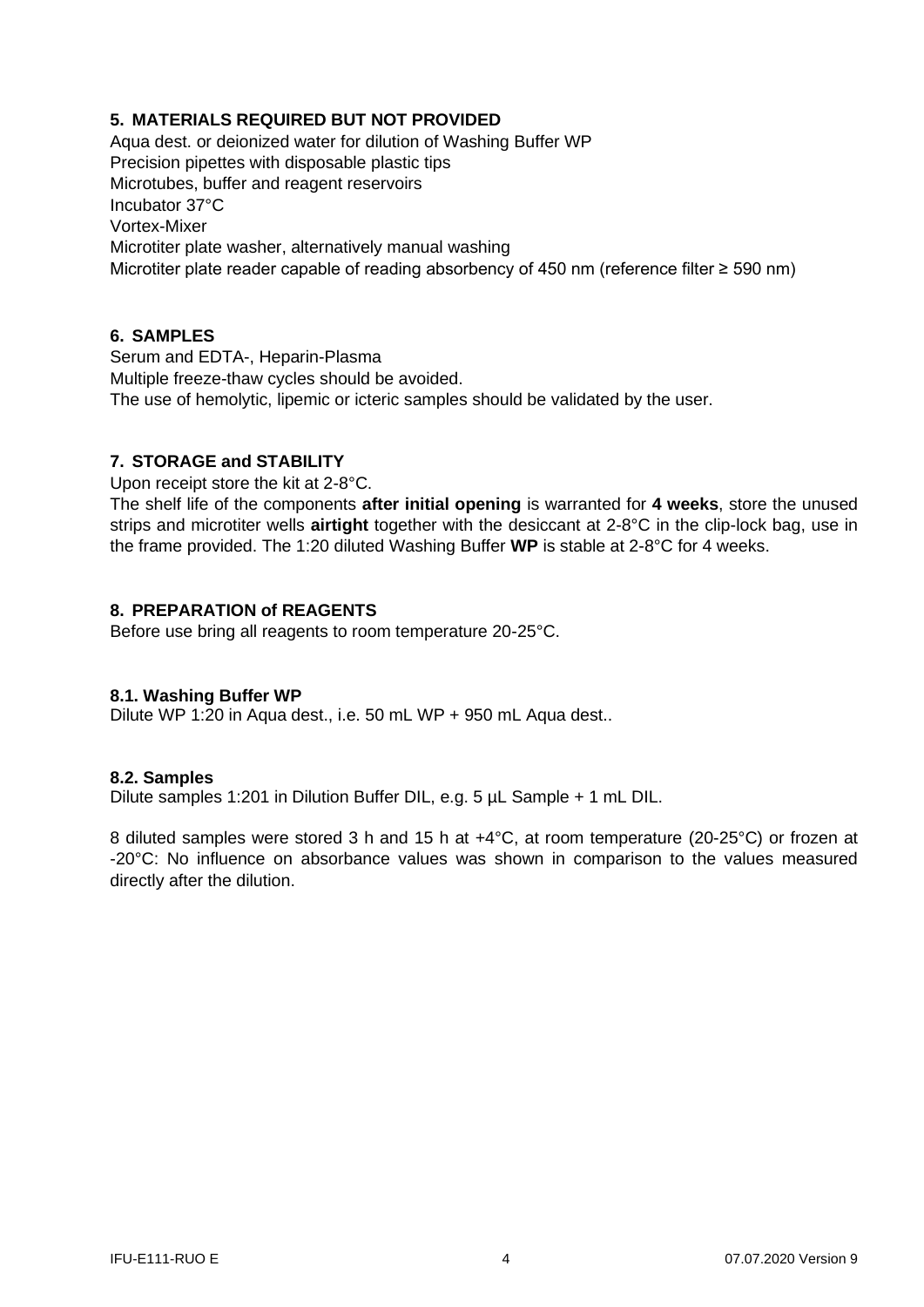# **9. ASSAY PROCEDURE**

| Step 1 | <b>Addition of controls and samples</b>                                                                                                                                                         |  |  |  |  |  |  |
|--------|-------------------------------------------------------------------------------------------------------------------------------------------------------------------------------------------------|--|--|--|--|--|--|
|        | Add 100 µL of each Blank, Positive Control (PC), Negative Control (NC)                                                                                                                          |  |  |  |  |  |  |
|        | Blanks in double determination.                                                                                                                                                                 |  |  |  |  |  |  |
|        | Positive and Negative Controls in triple determination.                                                                                                                                         |  |  |  |  |  |  |
|        | Samples either in single or double determination (double as a general<br>recommendation to indicate certain faults in individual assay runs) as<br>indicated in the following pipetting scheme. |  |  |  |  |  |  |

# **Pipetting scheme**

|              |              | ◠              | ົ<br>C | 5 | 6 | 8 | 9 | 10 | 44 | 12 |
|--------------|--------------|----------------|--------|---|---|---|---|----|----|----|
| $\mathsf{A}$ | <b>Blank</b> | S <sub>1</sub> |        |   |   |   |   |    |    |    |
| B            | <b>Blank</b> | S <sub>1</sub> |        |   |   |   |   |    |    |    |
| C            | PC           | S <sub>2</sub> |        |   |   |   |   |    |    |    |
|              | PC           | S <sub>2</sub> |        |   |   |   |   |    |    |    |
| E            | PC           | S <sub>3</sub> |        |   |   |   |   |    |    |    |
|              | <b>NC</b>    | S <sub>3</sub> |        |   |   |   |   |    |    |    |
| G            | <b>NC</b>    | S <sub>4</sub> |        |   |   |   |   |    |    |    |
| Н            | <b>NC</b>    | S4             |        |   |   |   |   |    |    |    |

Add 100 µL Dilution Buffer DIL as blank in wells A1 and B1 Add 100 µL Positive Control PC in wells C1, D1, and E1 Add 100 µL Negative Control NC in wells F1, G1 and H1

Add 100 µL of sample 1 (S1) diluted 1:201 in DIL in wells A2 and B2

Add 100 µL of sample 2 (S2) diluted 1:201 in DIL in wells C2 and D2

and so on.

| Step 2  | <b>Incubation</b>                                                              |
|---------|--------------------------------------------------------------------------------|
|         | Cover the plate with sealing tape and incubate for 2 h at $37^{\circ}$ C       |
| Step 3  | Washing                                                                        |
|         | Remove the sealing tape from the plate and aspirate the contents of the        |
|         | wells. Wash 3 x with 300 µL Washing Buffer WP per well                         |
| Step 4  | <b>Addition of Conjugate and Incubation</b>                                    |
|         | Add 100 µL Antibody-HRP-Conjugate DET to each well, cover the plate with       |
|         | sealing tape and incubate for 30 min at 37°C                                   |
| Step 5  | Washing                                                                        |
|         | Remove the sealing tape from the plate and aspirate the contents of the        |
|         | wells. Wash 3 x with 300 µL Washing Buffer WP per well                         |
| Step 6  | <b>Addition of Substrate and Incubation</b>                                    |
|         | Add 100 µL of Substrate Solution S to each well and incubate 10 min at 20-     |
|         | $25^{\circ}$ C in the dark                                                     |
| Step 7  | <b>Addition of Stop Solution</b>                                               |
|         | Add 100 µL Stop Solution SL to each well                                       |
| Step 8  | <b>Measurement</b>                                                             |
|         | Measure the absorbance within 30 min at 450 nm (reference filter $\ge$ 590 nm) |
| Step 9  | <b>Evaluation of results</b>                                                   |
|         | The test is valid if a $P/N$ ratio of $>5$ is achieved                         |
| Step 10 | <b>Cut-off determination</b>                                                   |
|         | The cut-off is calculated 3 x and 5 x mean values of negative controls.        |
| Step 11 | <b>Interpretation of results</b>                                               |
|         | Values under 3 x cut-off are negative, Values above 5 x cut-off are positive   |
|         | Values in between both cut-offs are borderline.                                |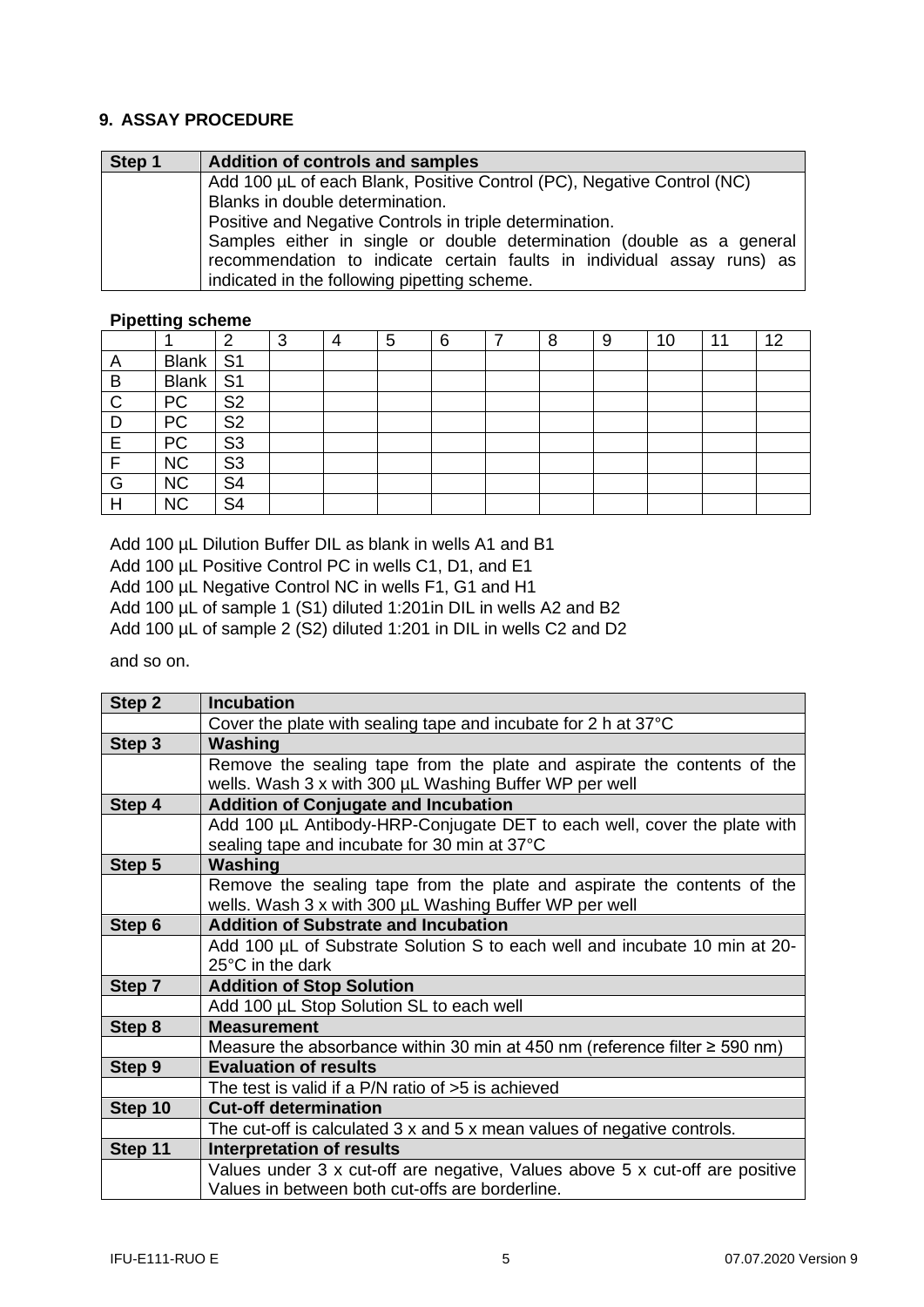#### **10. TYPICAL RESULTS**

| <b>Sample</b>           | OD 450 - ≥590 nm | <b>Interpretation of results</b>                 |
|-------------------------|------------------|--------------------------------------------------|
|                         | mean             |                                                  |
| <b>Blank</b>            | 0.008            | should not exceed values of the Negative Control |
| <b>Positive Control</b> | 3.007            | positive                                         |
| Negative Control        | 0.166            | negative                                         |
| Sample 1                | 2.806            | positive                                         |
| Sample 2                | 0.117            | negative                                         |
| Sample 3                | 0.586            | borderline                                       |

# **EXAMPLE: CALCULATION P/N RATIO**

mean Positive Control 3.007

 $P/N$  Ratio:  $\qquad \qquad =$ 

mean Negative Control 0.166

# **EXAMPLE: CALCULATION CUT-OFF**

cut-off:  $3 \times$  mean negative control =  $0.498$ cut-off:  $5 \times$  mean negative control = 0.830

The values shown in the table above result in the cut-off (3x) of 0.498 and cut-off (5x) value of 0.830.

#### **Samples > 5 x cut-off**

All samples of which signals are higher than OD 0.830 are positive, i.e. contain anti-SARS-CoV-2- S1 (RBD) antibodies.

#### **Samples < 3 x cut-off**

All samples of which signals are lower than OD 0.498 are negative, i.e. anti-SARS-CoV-2-S1 (RBD) antibodies are not detectable in the sample.

#### **Samples in between 3 x cut-off and 5 x cut-off**

All samples which show OD values in between are borderline. Since IgG antibodies to SARS-CoV-2 generally become detectable beginning 10-14 days following infection the borderline samples may indicate the beginning of seroconversion, i.e. the infected person is possibly developing antibodies. Therefore, it is strongly recommended to repeat sample drawing and testing around 14 days after the first sample drawing.

Negative results do not preclude acute SARS-CoV-2 infection. If acute infection is suspected, direct testing for SARS-CoV-2 is necessary.

Results from antibody testing should not be used to diagnose or exclude acute SARS-CoV-2 infection.

Positive results may be due to past or present infection with non-SARS-CoV-2 coronavirus strains, such as coronavirus HKU1, NL63, OC43, or 229E, or other courses.

#### **11. LIMITATION OF PROCEDURE**

The influence of the heterophilic antibodies, rheumatoid factors and anti-species antibodies is reduced, but cannot be completely excluded. Rheumatoid factors were inconspicuously up to 600 International Units/mL (measured concentrations between 10 to 600 IU/mL).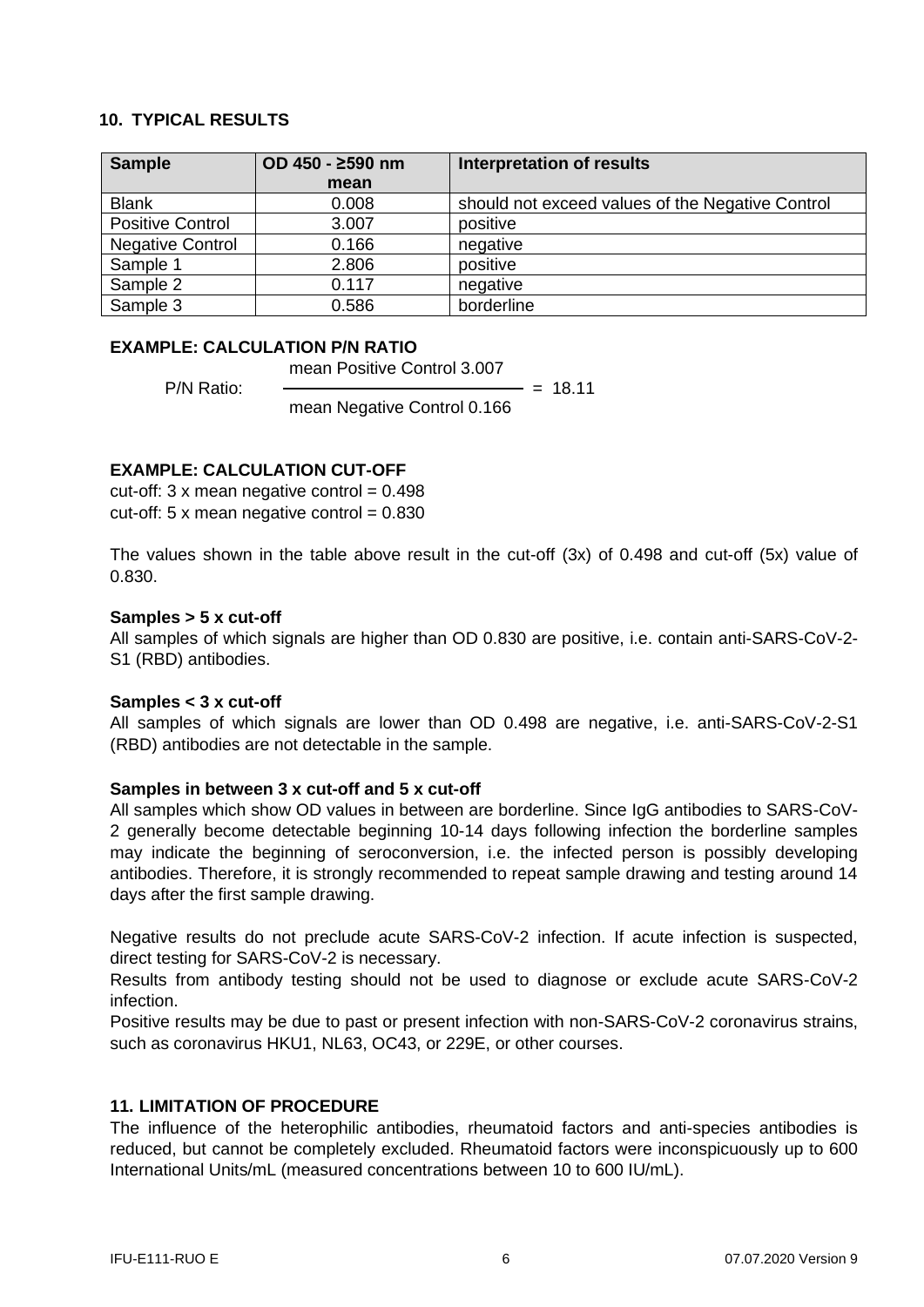# **12. PERFORMANCE EVALUATION**

#### **Specificity and Sensitivity**

|                                                                                           | Anti-SARS-CoV-2 ELISA E111 |         |                 |     |                    |  |  |  |
|-------------------------------------------------------------------------------------------|----------------------------|---------|-----------------|-----|--------------------|--|--|--|
| Serum samples of persons<br>with positive PCR results and<br>/ or Covid-19                | $\mathbf n$                | pos     | border-<br>line | neg | <b>Sensitivity</b> |  |  |  |
| $0 - 12$ d <sup>*</sup>                                                                   | 36                         | 23      | 2               | 11  | 69.4%              |  |  |  |
| $13 - 21$ d*                                                                              | 42                         | 34      | 4               |     | 90.5%              |  |  |  |
| $\geq$ 22 d*                                                                              | 85                         | 70      | 11              |     | 95.3%              |  |  |  |
|                                                                                           |                            |         |                 |     | <b>Specificity</b> |  |  |  |
| <b>Blood donors</b>                                                                       | 502                        | $4 * *$ | 6               | 495 | 98.6%              |  |  |  |
| total                                                                                     | 665                        | 128     | 23              | 514 |                    |  |  |  |
| Accuracy (no. of correct assessments: $645$ ) / (no. of all assessments: $665$ ) = 96.99% |                            |         |                 |     |                    |  |  |  |

\*days after onset of symptoms or positive PCR results.

\*\*The blood donor sample derived from a person with pneumonia, with heavy ARDS symptoms, but with a negative PCR result for SARS-CoV-2.

To date there are no reference standard SARS-CoV-2 antigen or anti-SARS-CoV-2 antibodies available, accordingly absolute analytical sensitivity cannot be calculated.

Figure 3 shows the time course of antibody development of three persons. The presence of IgG antibodies, following previously negative testing (days 10-13 after onset of symptoms) become detectable beginning days 17-20 and are increasing up to days 37-40 proving that the anti-SARS-CoV-2 ELISA E111 is qualified to detect the entire existing antibody concentration range, even low levels at the onset of an immune response can be detected.

#### **Analytical Sensitivity**

Analytical Sensitivity defined as mean OD of the Negative Control NC plus 2 times the respective standard deviation. Analytical Sensitivity was here calculated by use of Inter Assay measurements of 6 different lots.

| <b>Sample</b>  | <b>Number of</b><br>determinations | 450 - ≥590 nm<br><b>Mean value</b><br><b>OD</b> | <b>Standard</b><br>deviation<br><b>OD</b> | <b>VC</b><br>(%) | <b>Analytical Sensitivity:</b><br>Mean NC + 2SD<br>OD |  |  |  |
|----------------|------------------------------------|-------------------------------------------------|-------------------------------------------|------------------|-------------------------------------------------------|--|--|--|
| NC.            | 26                                 | 0.144                                           | 0.04                                      | 28               | 0.224                                                 |  |  |  |
| $(3fold NC)$ : | 26                                 | 0.433                                           | Theoretical cut off Negative/ Borderline  |                  |                                                       |  |  |  |
| $(5fold NC)$ : | 26                                 | 0.722                                           | Theoretical cut off Borderline/ Positive  |                  |                                                       |  |  |  |

Mean Negative Control NC + 2SD: 0.224 = corresponds to Analytical Sensitivity of E111.

#### **Analytical Specificity**

Up to now no serologically unique strains of SARS-CoV-2 have been described relative to the originally isolated virus.

Cross-reactivity of non-SARS-CoV-2 specific antibodies against SARS-CoV-2-S1 RBD protein in Anti-SARS-CoV-2 ELISA E111 was examined using sera with known antibodies against confirmed past infections.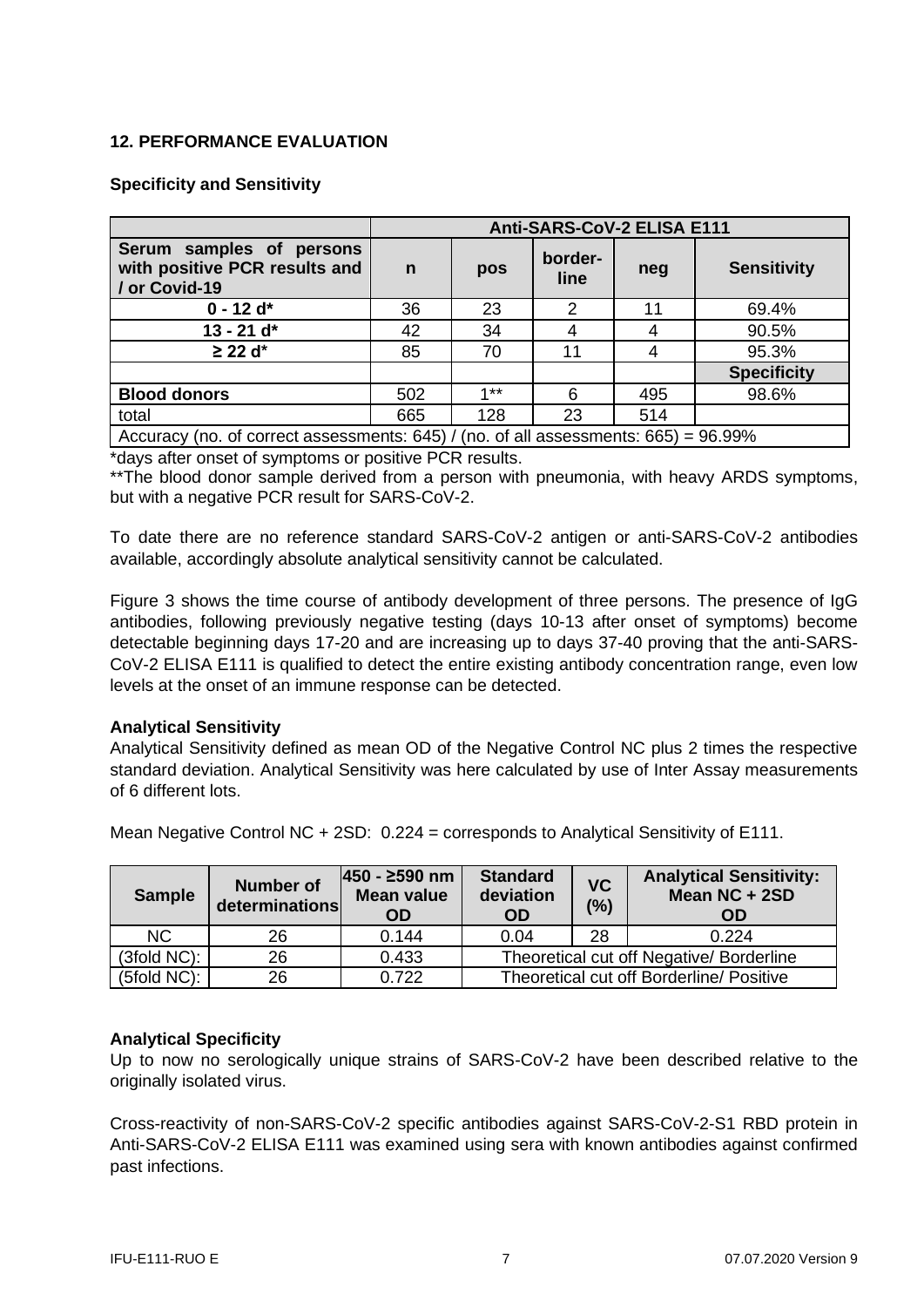| Antibody positive sera | $\mathbf n$ | Anti-SARS-CoV-2 ELISA E111 |
|------------------------|-------------|----------------------------|
| Beta Corona HKU1*      |             | Negative                   |
| SARS-CoV**             |             | Negative                   |
| <b>VZV</b>             | 4           | Negative                   |
| <b>HCV</b>             | 5           | Negative                   |
| <b>HAV</b>             | 4           | Negative                   |
| <b>HBV</b>             | 3           | Negative                   |
| <b>EBV</b>             | 4           | Negative                   |
| <b>CMV</b>             | 5           | Negative                   |
| <b>HSV</b>             | 5           | Negative                   |

\*The person was tested PCR positive for Beta Corona HKU1 and PCR negative for SARS-CoV-2. Four weeks after PCR testing a serum sample was drawn from the person and found to be negative in the Anti-SARS-CoV-2 ELISA E111.

\*\*The patient was SARS-CoV infected in 2009.

#### **Precision**

#### **Intra Assay Variance**

3 Serum samples were measured 10-fold within one assay. Mean variance was < 10%.

|          | Number of<br>determinations | Mean value<br>OD | <b>Standard deviation</b> | <b>VC</b><br>(%) |
|----------|-----------------------------|------------------|---------------------------|------------------|
| Sample 1 |                             | 0.346            | 0.025                     | 7.3              |
| Sample 2 |                             | 0.939            | 0.038                     |                  |
| Sample 3 |                             | 2.257            | 0.066                     | 2.9              |

#### **Inter Assay Variance**

6 Serum samples were measured in independent assays, in 3 different lots.

|          | Number of<br>determinations | <b>Mean Sample</b><br><b>OD/PC OD</b> | <b>Standard deviation</b> | <b>VC</b><br>(%) |
|----------|-----------------------------|---------------------------------------|---------------------------|------------------|
| Sample 1 |                             | 1.05                                  | 0.0382                    | 3.6              |
| Sample 2 | 10                          | 0.32                                  | 0.0369                    | 11.7             |
| Sample 3 | 10                          | 0.74                                  | 0.0409                    | 5.5              |
| Sample 4 |                             | 0.22                                  | 0.0254                    | 11.7             |
| Sample 5 | 10                          | 0.21                                  | 0.0215                    | 10.3             |
| Sample 6 |                             | 0.12                                  | 0.0141                    | 11.6             |

#### **Assay Comparison**

Mediagnost E111 is, in comparison with competitor assays, well suited to detect anti- SARS-CoV-2 IgG antibodies.

The chosen virus antigen S1 RBD, which serves as binding target for the antibodies, the S1 Receptor Binding Domain, seems to be superior to the complete Spike protein S1 or the Nucleoprotein NCP, both generating higher rates of false results as measured with the competitor assays.

Assays were performed and results calculated according to the manufacturer instructions.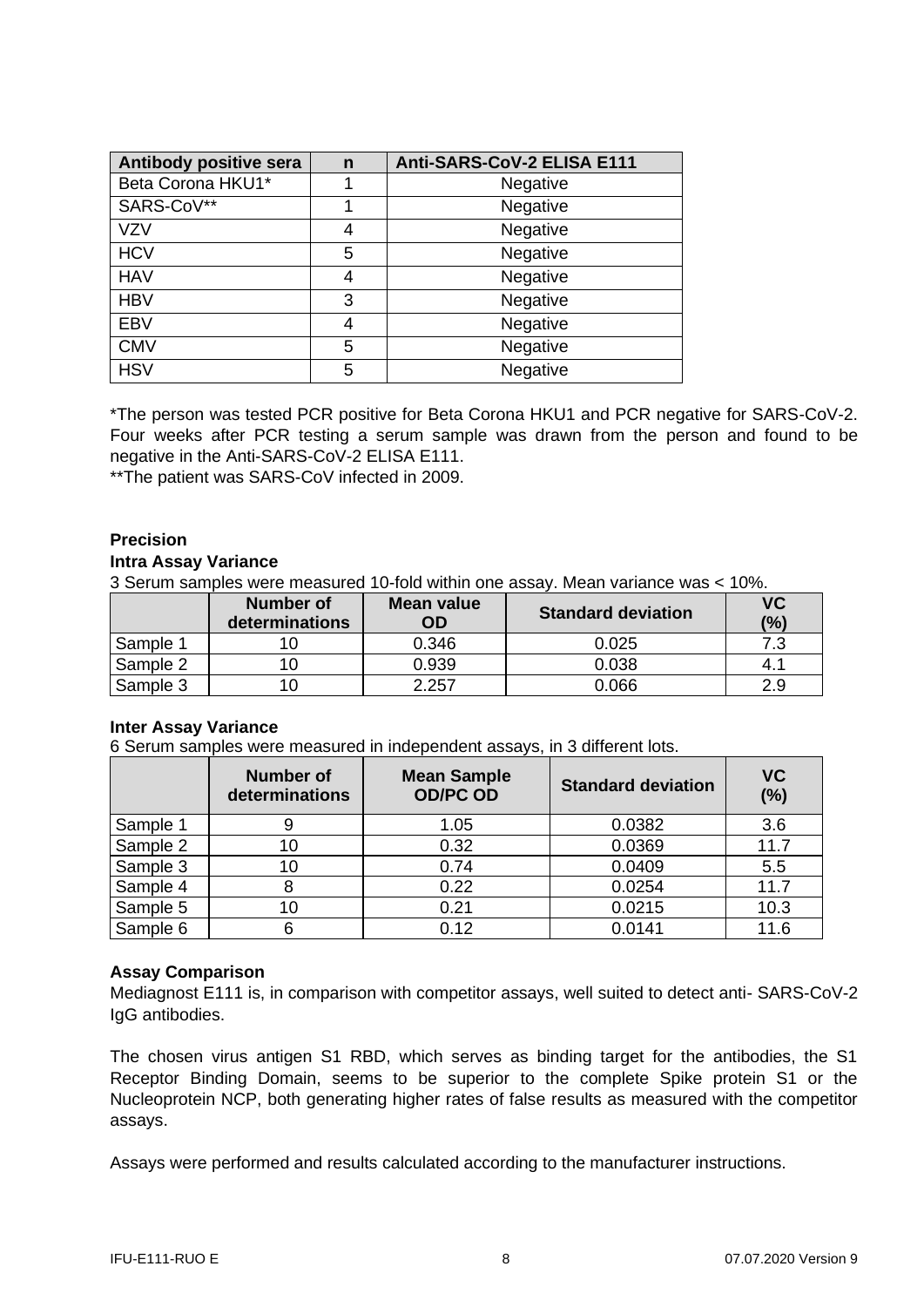In the figure, the respective kit run specific cut offs, with which the classification was carried out, are indicated either with a red or green line, respectively. For each assay, measured Optical Density (OD) values above the red line were judged as positive, below the green line as negative, and falling in between both line as borderline.

Fig. 2: Comparison of Mediagnost E111 (uses the Receptor Binding Domain of Spike protein S1) with competitor anti-SARS-CoV-2 antibody IgG ELISA S1 (kit uses the complete Spike protein S1 of SARS-CoV-2 virus as antigen).



The correlation between both assays is relatively strong. Obvious is the higher degree of false positive samples with the competitor S1 assay, 3 instead of only one borderline with E111 (marked with a red circle in the figure). The high false positive sample with competitor S1 for instance is a 4year-old child with HHV 7 infection, however no SARS-CoV-2.

#### **Samples**

The influences of anti-coagulants on measurements were investigated in 6 corresponding serum, EDTA and Heparin plasma samples. In comparison to the ODs of the serum samples recovery was measured for Heparin and EDTA plasma samples on average 97.8% and 102.0 %, respectively.

|          | <b>Serum</b><br><b>OD</b> | $\frac{9}{6}$ | <b>EDTA-</b><br><b>Plasma</b><br><b>OD</b> | $\%$  | Heparin-<br><b>Plasma</b><br><b>OD</b> | $\frac{9}{6}$ |
|----------|---------------------------|---------------|--------------------------------------------|-------|----------------------------------------|---------------|
| Sample 1 | 3.601                     | 100.0         | 3.677                                      | 102.1 | 3.496                                  | 97.1          |
| Sample 2 | 0.410                     | 100.0         | 0.385                                      | 93.9  | 0.389                                  | 94.9          |
| Sample 3 | 2.946                     | 100.0         | 2.918                                      | 99.0  | 3.084                                  | 104.7         |
| Sample 4 | 0.501                     | 100.0         | 0.458                                      | 91.4  | 0.517                                  | 103.2         |
| Sample 5 | 1.242                     | 100.0         | 1.218                                      | 98.1  | 1.284                                  | 103.4         |
| Sample 6 | 0.129                     | 100.0         | 0.132                                      | 102.3 | 0.14                                   | 108.5         |
| mean     | -                         | ٠             | -                                          | 97.8  | $\blacksquare$                         | 102.0         |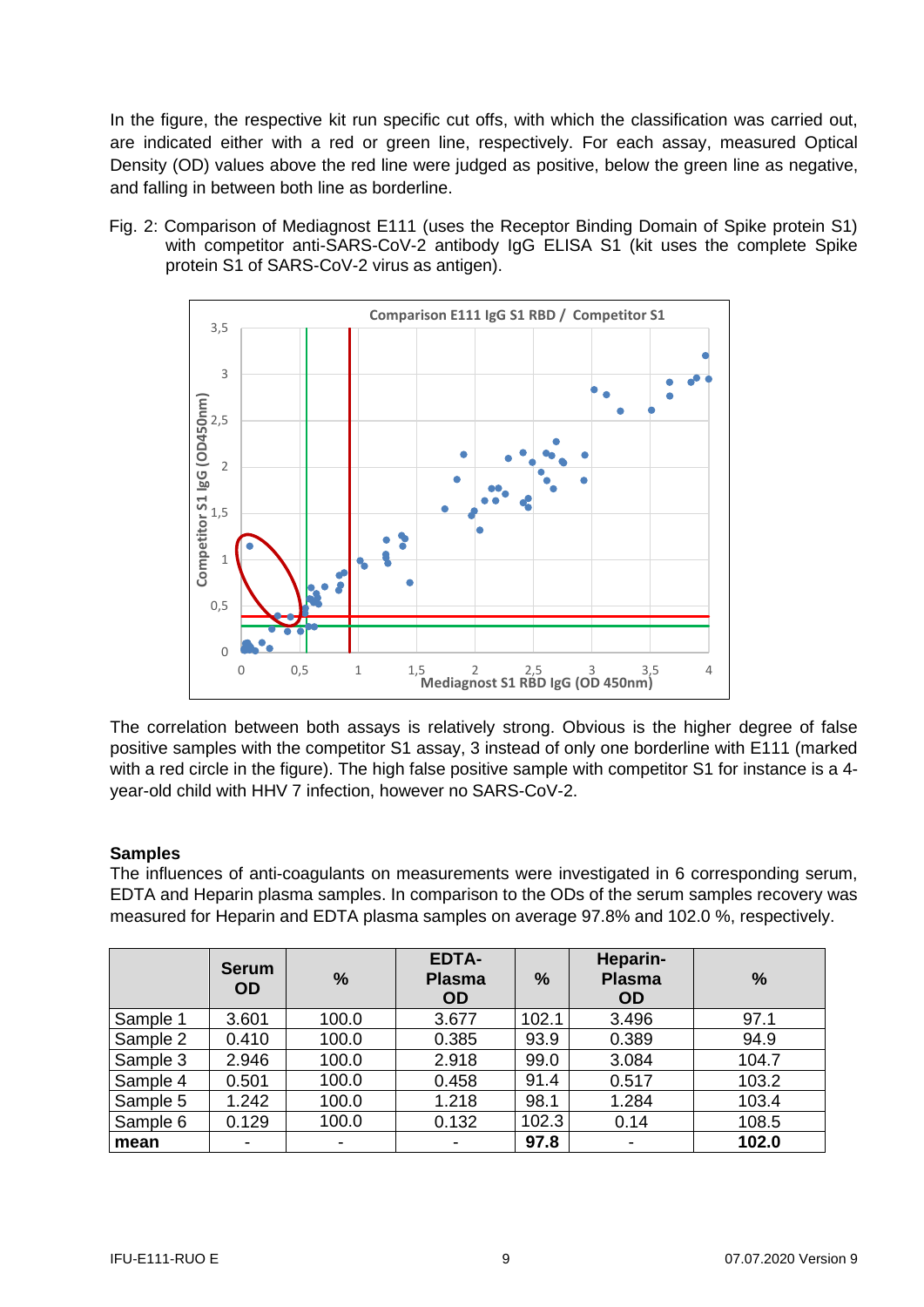



|                    | Days after onset of symptoms |                |                |     |     |     |    |  |
|--------------------|------------------------------|----------------|----------------|-----|-----|-----|----|--|
| Sampling<br>at day | f <sub>1</sub>               | t <sub>2</sub> | t <sub>3</sub> | t 4 | t 5 | t 6 | t7 |  |
| Person 1           | 13                           | 20             | 25             | 33  | 40  | 48  | 60 |  |
| Person 2           | 10                           |                | 22             | 30  | 37  | 45  | 57 |  |
| Person 3           |                              | 18             | 23             | 31  | 38s | 46  | 58 |  |

Fig. 4: Titration of sera drawn from infected person 1 at day 13 (t1), day 20 (t2), day 25 (t3) and day 33 (t4) after onset of symptoms.

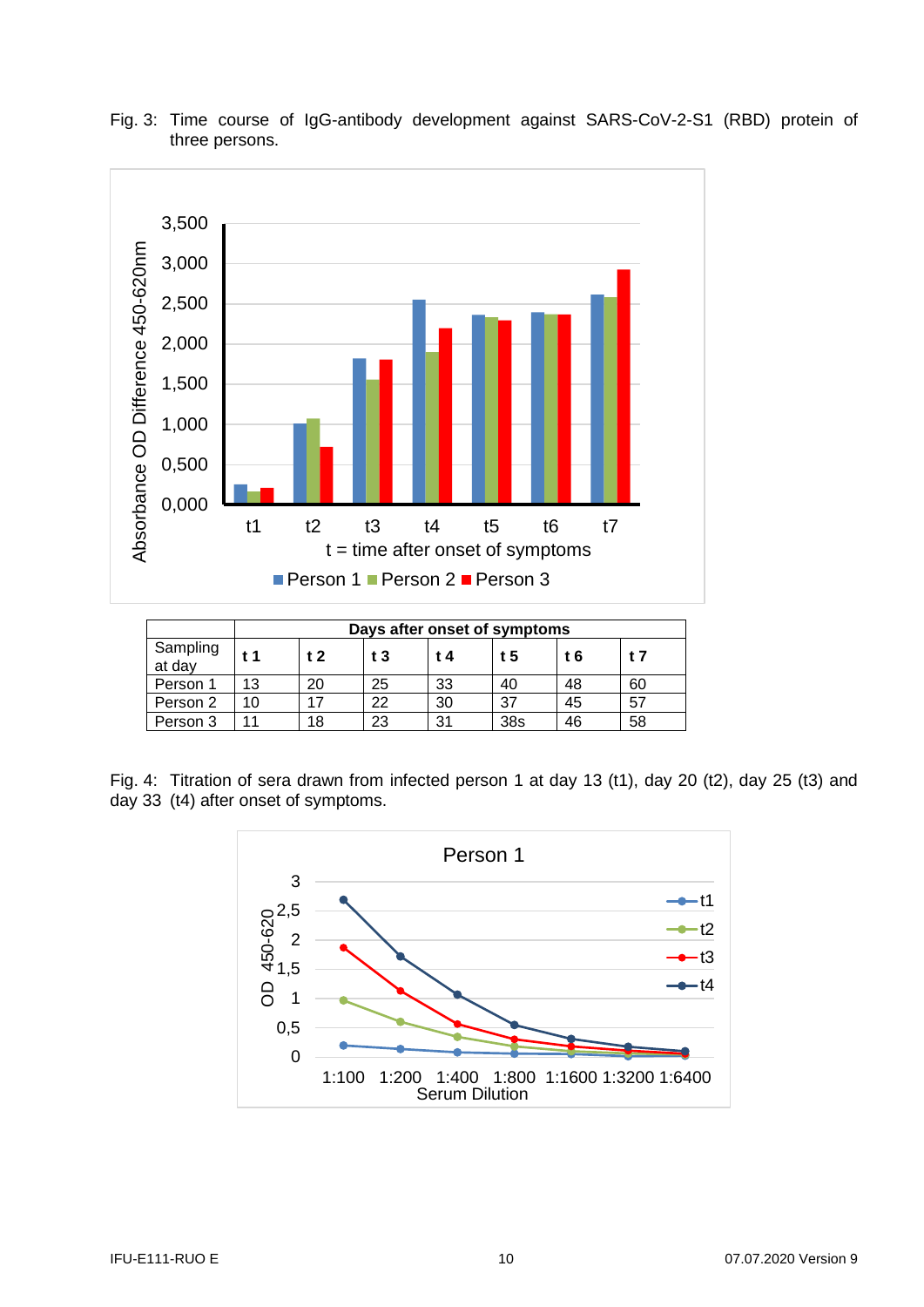# **Protocol at a glance**

Add 100 µL of controls (2 x blank, 3 x PC, 3 x NC) in A1 to H1 wells │ Add 100 µL of samples 1:201 diluted in DIL in wells starting with A2 │ Incubate at 37°C for 2 hours │ Aspirate well contents and wash each well 3 x with 300 µL 1 x WP │ Add 100 µL DET to each well │ Incubate at 37°C for 30 min │ Aspirate well contents and wash each well 3 x with 300 µL 1 x WP │ Add 100 µL S to each well │ Incubate for 10 min at 20-25°C in the dark │ Add 100 µL SL to each well │ Measure absorbance at 450 - ≥ 590 nm within 30 min │ Calculation and Interpretation